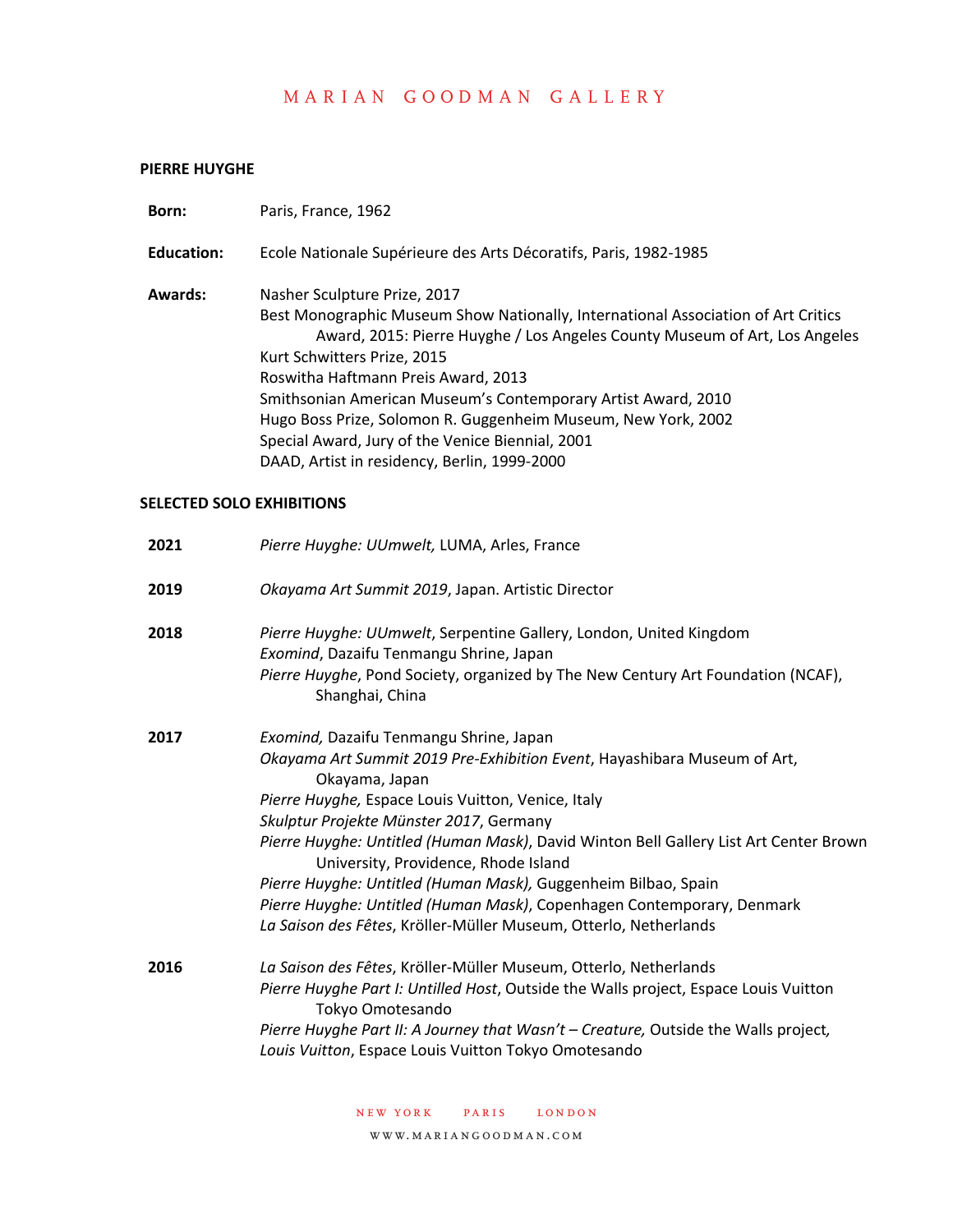AGO Art Gallery of Ontario, Toronto, Canada *Orphan Patterns,* Sprengel Museum, Hannover, Germany

**2015** *Pierre Huyghe: The Roof Garden Commission,* The Metropolitan Museum of Art, New York, New York *Untilled (Liegender Frauenakt),* The Museum of Modern Art, New York, New York *Pierre Huyghe*, TarraWara Museum of Art, Tarrawara, Australia

- **2014** *Pierre Huyghe*, Ludwig Museum, Cologne, Germany *A Season Dedicated to Pierre Huyghe*, The Artist Institute, New York *The Host and the Cloud,* Museu d'Art Contemporani de Barcelona, Barcelona, Spain *IN BORDER DEEP,* Hauser & Wirth London, London, UK *Pierre Huyghe*, Los Angeles County Museum of Art, Los Angeles, California
- **2013** *Pierre Huyghe*, Centre Pompidou, Paris
- **2012** *El Dia del Ojo,* Museo Tamayo Arte Contemporaneo, Mexico City, Mexico
- **2011** *Pierre Huyghe: Streamside Day, One Year Celebration*, CaixaForum, Barcelona, Spain *Pierre Huyghe: A Journey That Wasn't,* Walter Phillips Gallery, Banff, Alberta, Canada *Influants,* Esther Schipper, Berlin *Pierre Huyghe: Works from the Collection*, Kunstmuseum Basel, Museum für Gegenwartskunst, Basel, Switzerland
	- *The Host and the Cloud,* Marian Goodman Gallery, New York, New York
- **2010** *The Host and the Cloud*, Galerie Marian Goodman, Paris, France *La Saison des Fêtes*, Museo Nacional Centro de Arte Reina Sofía, Madrid, Spain *Pierre Huyghe: Les Grands Ensembles (The Housing Projects),* The Art Institute of Chicago, Chicago, IL
- **2009-10** *The Host and the Cloud*, a live experience, The National Museum of Art and Popular Traditions, Paris, France
- **2007** Reykjavik Art Museum, Iceland *Celebration Park*, MUSAC, Castillia y León, Spain
- **2006** *Celebration Park*, Tate Modern, London, England *Celebration Park*, ARC, Musée d'art Moderne de la Ville de Paris, Paris, France

new york paris london

www.mariangoodman.com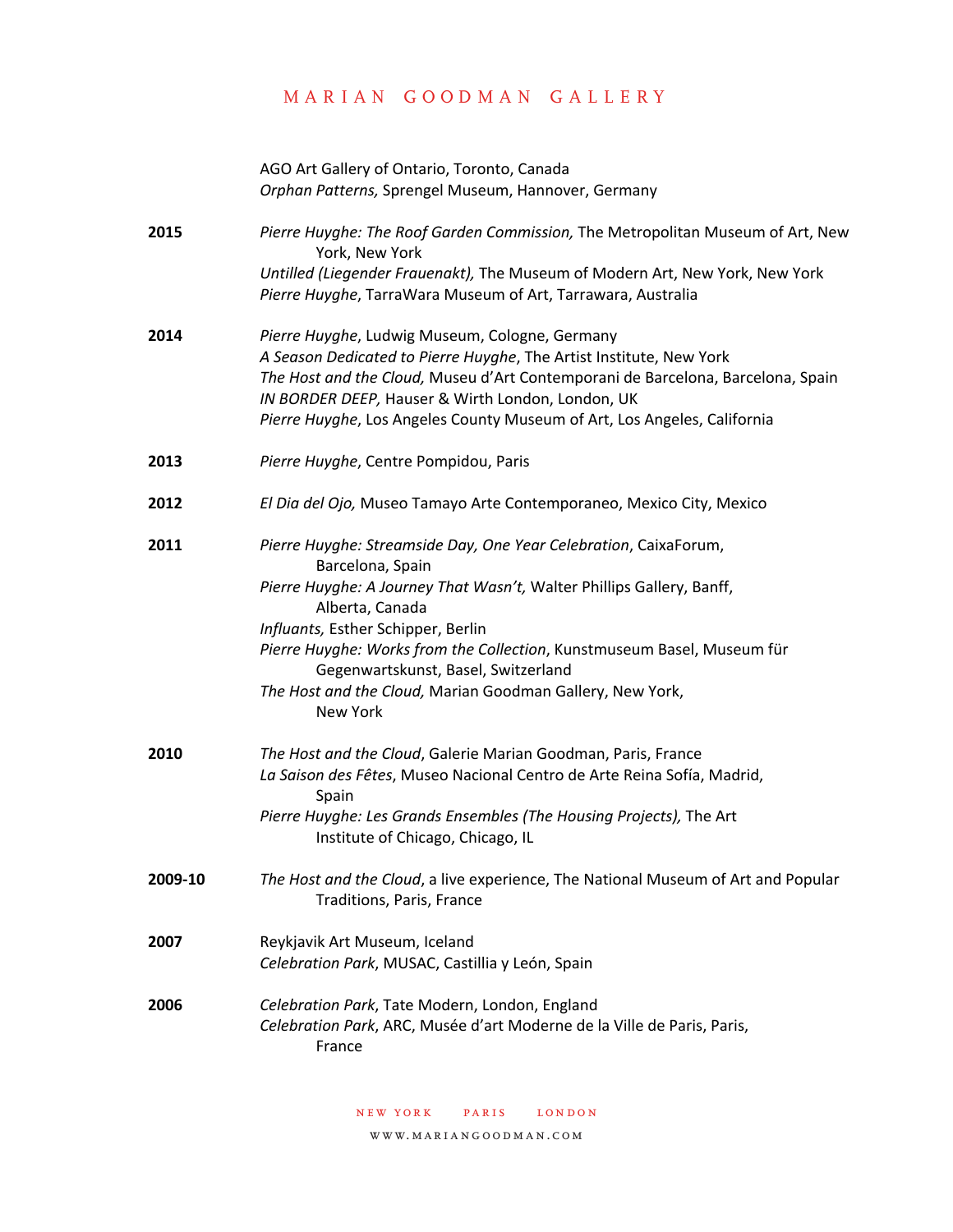|      | This is Not a Time for Dreaming, Marian Goodman Gallery, New York,<br>New York                                                      |
|------|-------------------------------------------------------------------------------------------------------------------------------------|
| 2005 | A Journey that Wasn't, Wollman Ice Rink, Central Park, Public Art Fund,<br>New York, New York                                       |
|      | Streamside Day, Moderna Museet, Stockholm, Sweden                                                                                   |
|      | Streamside Day, Irish Museum of Modern Art, Dublin, Ireland                                                                         |
| 2004 | This is Not a Time for Dreaming, Carpenter Center, Fogg Art Museum,<br>Harvard University, Cambridge, Massachusetts                 |
|      | Streamside Day, Galerie Marian Goodman, Paris, France                                                                               |
|      | Castello di Rivoli Museo d'Arte Contemporanea, Rivoli-Torino, Italy                                                                 |
|      | One Million Kingdoms, Les Grandes Ensembles, Modern Art Museum of Fort<br>Worth, Texas                                              |
|      | In the Belly of an Architect (with Rirkrit Tiravanija and Pamela M.Lee)<br>Portikus, Frankfurt am Main, Germany                     |
| 2003 | Streamside Day Celebration, Fishkill, New York and Streamside Day Follies, Dia Center<br>for the Arts, New York, New York           |
|      | The Third Memory, University of Virginia Art Museum, Charlottesville,<br>Virginia                                                   |
|      | Hugo Boss Prize 2002 Exhibition, Solomon R. Guggenheim Museum,<br>New York, New York                                                |
| 2002 | A Smile Without a Cat (with Philippe Parreno) Miami, Florida                                                                        |
|      | L'Expédition Scintillante, a Musical, Kunsthaus Bregenz, Austria                                                                    |
| 2001 | Le Château de Turing, Pavillon Français, 49. Biennale di Venezia, Venice,<br>Italy                                                  |
|      | Interludes, Stedelijk Van Abbe Museum, Eindhoven, The Netherlands                                                                   |
|      | Even More Real than You, Marian Goodman Gallery, New York, NY                                                                       |
| 2000 | Tramway, Glasgow, Scotland (with Philippe Parreno)                                                                                  |
|      | Musée d'art contemporain, Montréal, Quebec<br>Kunstverein, Hamburg, Germany (with Dominique Gonzales-Foerster, Philippe<br>Parreno) |
|      | Galerie Shipper & Krome, Berlin, Germany                                                                                            |
|      | The Third Memory, Musée national d'art moderne, Centre Pompidou,<br>Paris, France                                                   |
|      | No Ghost Just a Shell, Two Minutes Out of Time, Galerie Marian<br>Goodman, Paris, France                                            |
|      | Museum of Contemporary Art, Chicago, Illinois                                                                                       |
|      | The Third Memory, Renaissance Society, Chicago, Illinois                                                                            |
|      |                                                                                                                                     |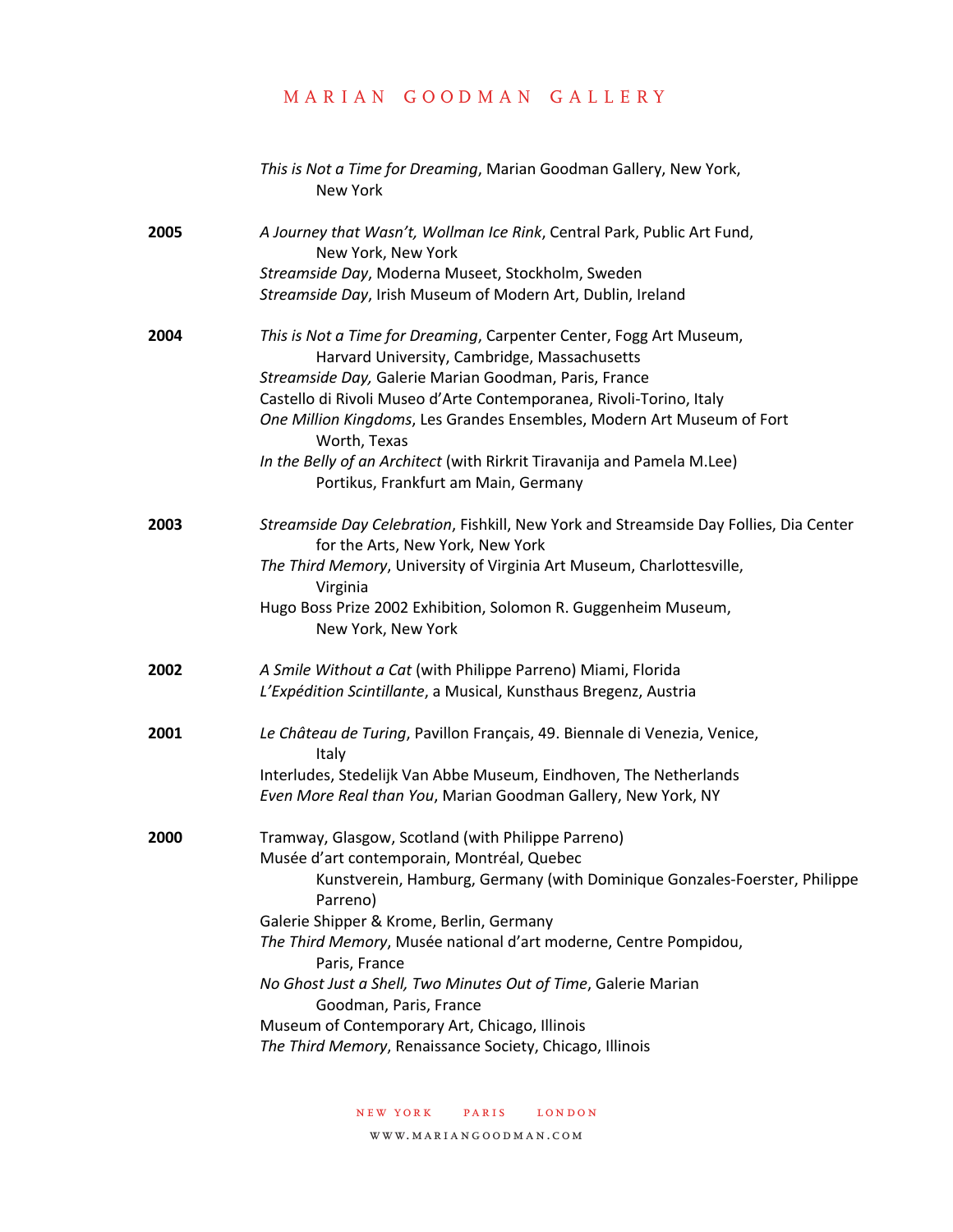Kunsthalle, Zürich, Switzerland

| 1999 | Museu de arte Contemporanea de Serralves, Porto, Portugal<br>Some Negotiations, Kunstverein, München, Munich, Germany<br>Museum of Art, Santa Monica, California<br>L'ellipse, Index, The Swedish Contemporary Art Foundation, Stockholm,<br>Sweden<br>Le Procès du Temps Libre, Wiener Secession, Vienna, Austria<br>Motion Study, a Choreography, Institute of Visual Arts, Milwaukee,<br>Wisconsin |
|------|-------------------------------------------------------------------------------------------------------------------------------------------------------------------------------------------------------------------------------------------------------------------------------------------------------------------------------------------------------------------------------------------------------|
|      | Kunstmuseum, Aarhus                                                                                                                                                                                                                                                                                                                                                                                   |
| 1998 | ARC, Musée d'Art Moderne de la Ville de Paris, Paris, France (with<br>Dominique Gonzales-Foerster, Philippe Parreno)                                                                                                                                                                                                                                                                                  |
| 1997 | Story Tellers, Le Consortium, Dijon, France                                                                                                                                                                                                                                                                                                                                                           |
| 1996 | Extended Holidays, FRAC Centre, Collège Marcel Duchamp,<br>Châteauroux, France<br>Daily, Forde, L'usine, Geneva, Switzerland                                                                                                                                                                                                                                                                          |
| 1995 | Casting, Galleria Fac-Simile, Milan, Italy<br>L'Usage de l'Interprète, FRAC Languedoc Roussillon, Montpellier, France                                                                                                                                                                                                                                                                                 |

#### **SELECTED GROUP EXHIBITIONS**

| 2021 | T Zero, Espressioni, Palazzo Delle Esposizioni, Rome, Italy                                          |
|------|------------------------------------------------------------------------------------------------------|
|      | The Missing Circle, Kadist, San Francisco, California                                                |
|      | Lux Aeterna, Jacob Lawrence Gallery, University of Washington                                        |
|      | The Poet-Engineers, Miguel Abreu Gallery, New York                                                   |
|      | 58th OCTOBER SALON   Belgrade Biennale 2021 THE DREAMERS, Belgrade Biennial,                         |
|      | Serbia                                                                                               |
|      | La Bourse, Collection Pinault                                                                        |
|      | Human - 7 Questions - Leeum, Samsung Museum of Art                                                   |
|      | Sound and Silence: The Sound of Silence in Contemporary Art, Kunstmuseum Bonn,<br>Germany            |
|      | The Paradox of Stillness: Art, Object, and Performance, Walker Art Center, Minneapolis,<br>Minnesota |
|      | Here to Stay, Museion Bolzano, Italy                                                                 |
|      | Sun Rise   Sun Set, Schinkel Pavilion, Berlin, Germany                                               |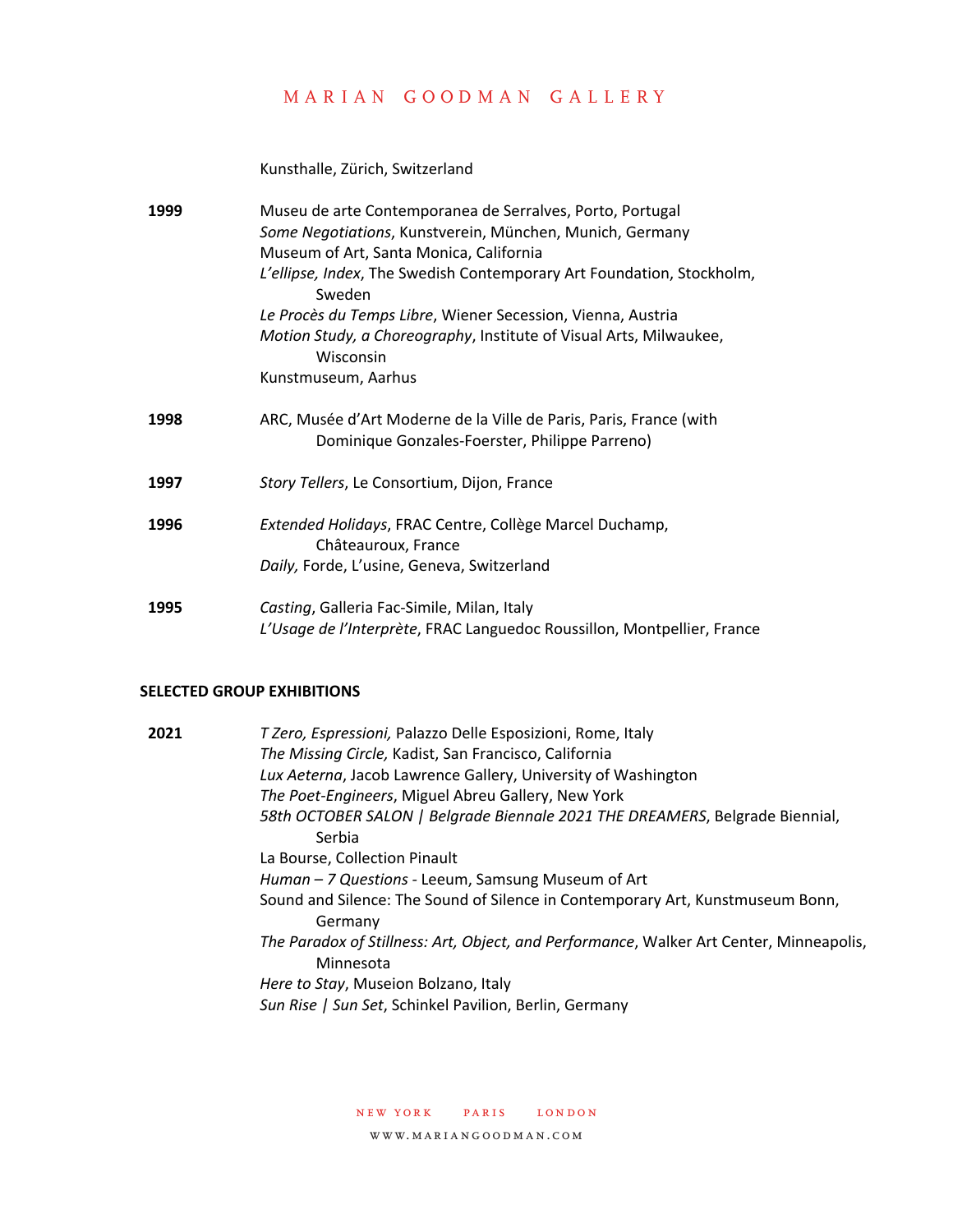| 2020 | You and I don't live on the same planet": New Diplomatic Encounters. 12th Taipei<br>Biennial, Taipei Fine Arts Museum, Taiwan<br>Staging Silence, Kröller-Müller Museum, Otterlo, Netherlands Crossing<br>Views, Fondation Louis Vuitton, Paris, France<br>Uncanny Valley: Being Human in the Age of AI, De Young Museum, San Francisco,<br>California                                                                                                                                                                                                                                                                                                                                                                                                                                                                                                                                                                                                                                                                                   |
|------|------------------------------------------------------------------------------------------------------------------------------------------------------------------------------------------------------------------------------------------------------------------------------------------------------------------------------------------------------------------------------------------------------------------------------------------------------------------------------------------------------------------------------------------------------------------------------------------------------------------------------------------------------------------------------------------------------------------------------------------------------------------------------------------------------------------------------------------------------------------------------------------------------------------------------------------------------------------------------------------------------------------------------------------|
| 2019 | Collection Ishikawa, MOCO Montpellier, France<br>Animalesque: Art across Species and Beings. Bildmuseet, Umeå, Sweden<br>ARTWORKS : Selected works from the Irish Museum of Modern Art Collection, Visual<br>Centre for Contemporary Art, Carlow, Ireland<br>Préhistoire: une énigme moderne, Centre Pompidou, France<br>6 PM, Marian Goodman Gallery, New York<br>L'Esprit des lieux, Musée cantonal des Beaux-Arts in Lausanne, Switzerland                                                                                                                                                                                                                                                                                                                                                                                                                                                                                                                                                                                            |
| 2018 | Guangzhou Triennial, China<br>What Do You Dream of? The Mohole Flower and Other Tales, Galeria Luisa Strina, Sao<br>Paolo, Brasil<br>The Body Electric, Walker Art Center, Minneapolis, Minnesota<br>She sees the shadows, DRAF x MOSTYN, MOSTYN, Llandudno, Wales<br>A Journey That Wasn't, The Broad, Los Angeles, California<br>Sanguine, Bloedrood, Luc Tuymans on Baroque, MHKA - Museum of Contemporary Art<br>Antwerp, Belgium<br>GIVE UP THE GHOST, Baltic Triennial 13, Contemporary Art Centre, Vilnius, Lithuania;<br>Kim? Contemporary Art Centre, Riga, Latvia<br>Au diapason du monde, Fondation Louis Vuitton, Paris, France<br>Recent Acquisitions 2014-2017, The Cleveland Museum of Art, Ohio<br>Collection: Nymphéas Transplant (Fall 1917), Moderna Museet, Stockholm, Sweden<br>Art in the Age of the Internet, 1989 to Today, Institute of Contemporary Art, Boston,<br>Massachusetts; Michigan Museum of Art, Ann Arbor, Michigan<br>Curtain Up, Mamco - Musée d'art moderne et contemporain, Genève, Switzerland |
| 2017 | Dimensões Variáveis, MAAT (Museum of Art, Architecture and Technology), Lisbon,<br>Portugal<br>The Arcades: Contemporary Art and Walter Benjamin, The Jewish Museum, New York<br>Infinite Garden. From Giverny to Amazonia, Centre Pompidou, Paris<br>Universo Holograma, Museo La Tertulia, Cali, Colombia<br>Le son entre, FRAC Grand Large - Hauts-de-France, Dunkerque, France<br>Duett mit Künstler_in. Partizipation als künstlerisches Prinzip (Duet with Artist.<br>Participation as Artistic Principle), Museum Morsbroich, Leverkusen,<br>Germany; The 21er Haus - Museum of Contemporary Art, Vienna, Austria<br>OUT OF PLACE - The 3rd Mediterranean Biennale in Sakhnin Valley, Haifa, Israel<br>Ugo Rondinone: I V John Giorno, HOWL! Happening, New York                                                                                                                                                                                                                                                                  |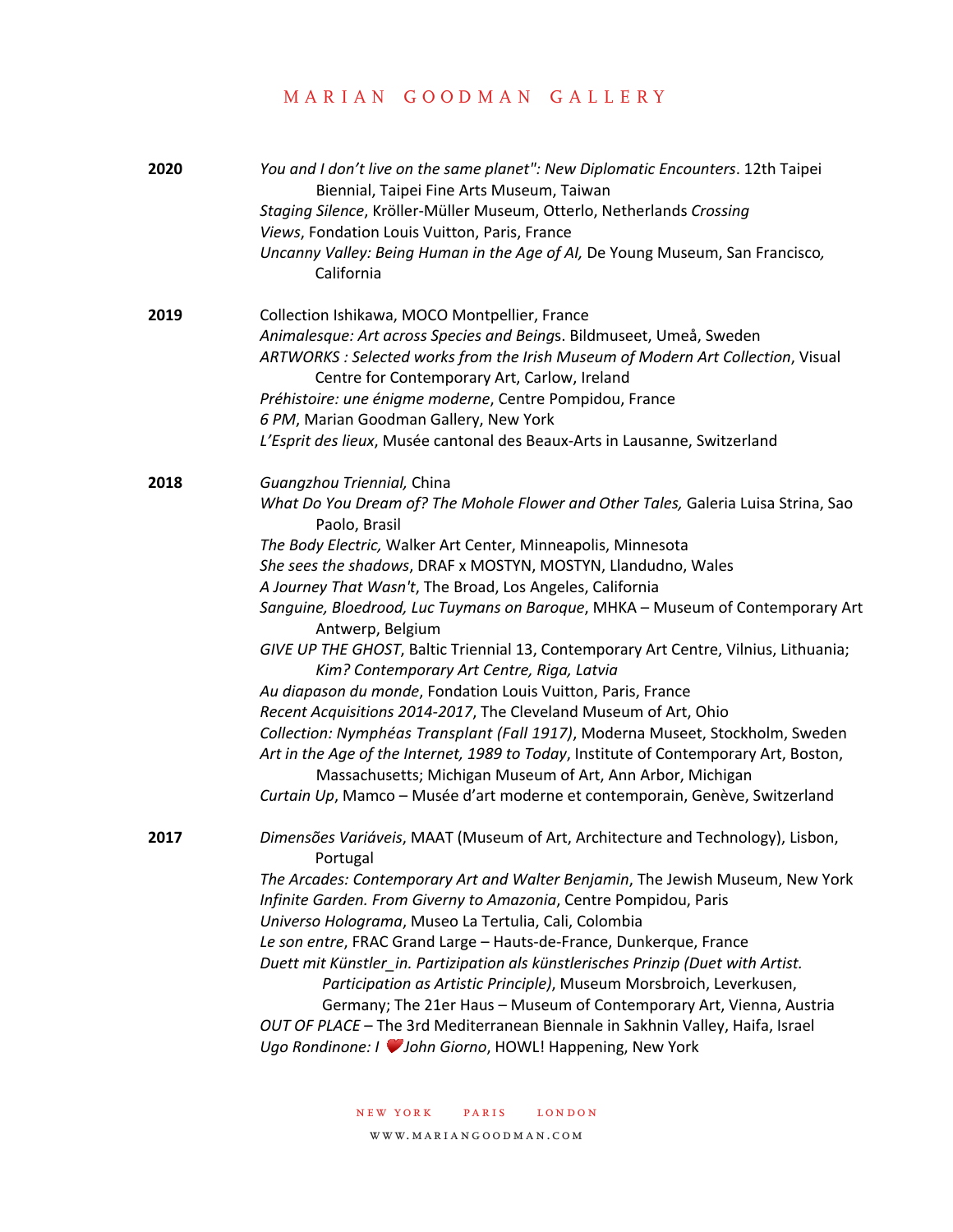*Hôtel du Pavot 2*, FRAC île-de-france, le château Parc culturel de Rentilly – Michel Chartier, France *Under your nose*, Rocha do Conde de Óbidos, Gare Marítima de Alcântara, Lisbon, Portugal *Tremble*. 13th Media Arts Biennial of Chile, Santiago *Name Announcer*, Museum of Contemporary Art, Chicago, Illinois *Field Guide*, Remai Modern. Saskatoon, Saskatchewan, Canada *Take Me (I'm Yours)*, Pirelli/Hangar Biccoca. Milan, Italy *Like a Moth to a Flame*, Officine Grandi Riparazioni, Turin, Italy *Make Truth Great Again*, Jousse Entreprise Gallery, Paris *Incerteza viva (Live Uncertainty)*, The 32nd Bienial de São Paulo, Brazil, Museu de Arte Contemporânea do Ceará (MAC-CE), Fortaleza, Brazil *Samuel Beckett/Tino Sehgal*, Volksbühne, Berlin, Germany *GLOW SPECIAL: STOP LICHT*, Van Abbemuseum, Eindhoven, The Netherlands *Las Utopías Modernas*, Nueva Colección del Centre Pompidou Málaga. Malaga, Spain **2016** *In Place Of,* Miguel Abreu Gallery, New York *Fluidity,* Kunstverein Hamburg, Germany *Images,* Fridericianum, Kassel, Germany *220th Anniversary of the National Gallery in Prague: Generosity. The Art of Giving,*  National Gallery of Prague, Czech Republic *KALEIDOSCOPE: The Indivisible Present*, Modern Art Oxford, England *Daniel Buren. A Fresco,* BOZAR - Centre for Fine Arts, Brussels, Belgium *Life Itself. On the Question of What it Essentially is; its Materialities, its Characteristics...,* Moderna Museet, Stockholm, Sweden *Mash Up: The Birth of Modern Culture,* Vancouver Art Gallery, Canada *Objects Do Things*, CCA Zamek Ujazdowski, Warsaw, Poland *Thomas Demand: l'Image Volée*, Prada Foundation, Milan, Italy *Emotional Supply Chains*, Zabludowicz collection, London, England *A History: Contemporray Art from the Centre Pompidou*, Haus der Kunst, Munich, Germany *Roppongi Crossing 2016: My Body, Your Voic*e, Mori Art Museum, Tokyo, Japan *GLOBALE: Reset Modernity!*, ZKM- Center for Art and Media, Karlsruhe, Germany *Accrochage*, Pinault Collection at Punta della Dogana*,* Venice, Italy *IMMA Collection: A Decade*, Irish Museum of Modern Art, Dublin, Ireland *Esma'/Listen*, Beirut Art Center, Lebanon *ORGANISMI / ORGANISMS*, GAM - Galleria Civica d'Arte Moderna e Contemporanea and Castello di Rivoli, Turin, Italy *Explode Every Day: An Inquiry into the Phenomena of Wonder*, MASS MoCA, Massachusetts *Nature Based*, Kröller-Müller Museum, Otterlo, Netherlands *Manifesta 11. What People do for Money: Some Join-ventures*, Zurich, Switzerland *FOOD: Concept for the 13th Triennial of Small-Scale Sculpture 2016*, Fellbach, Germany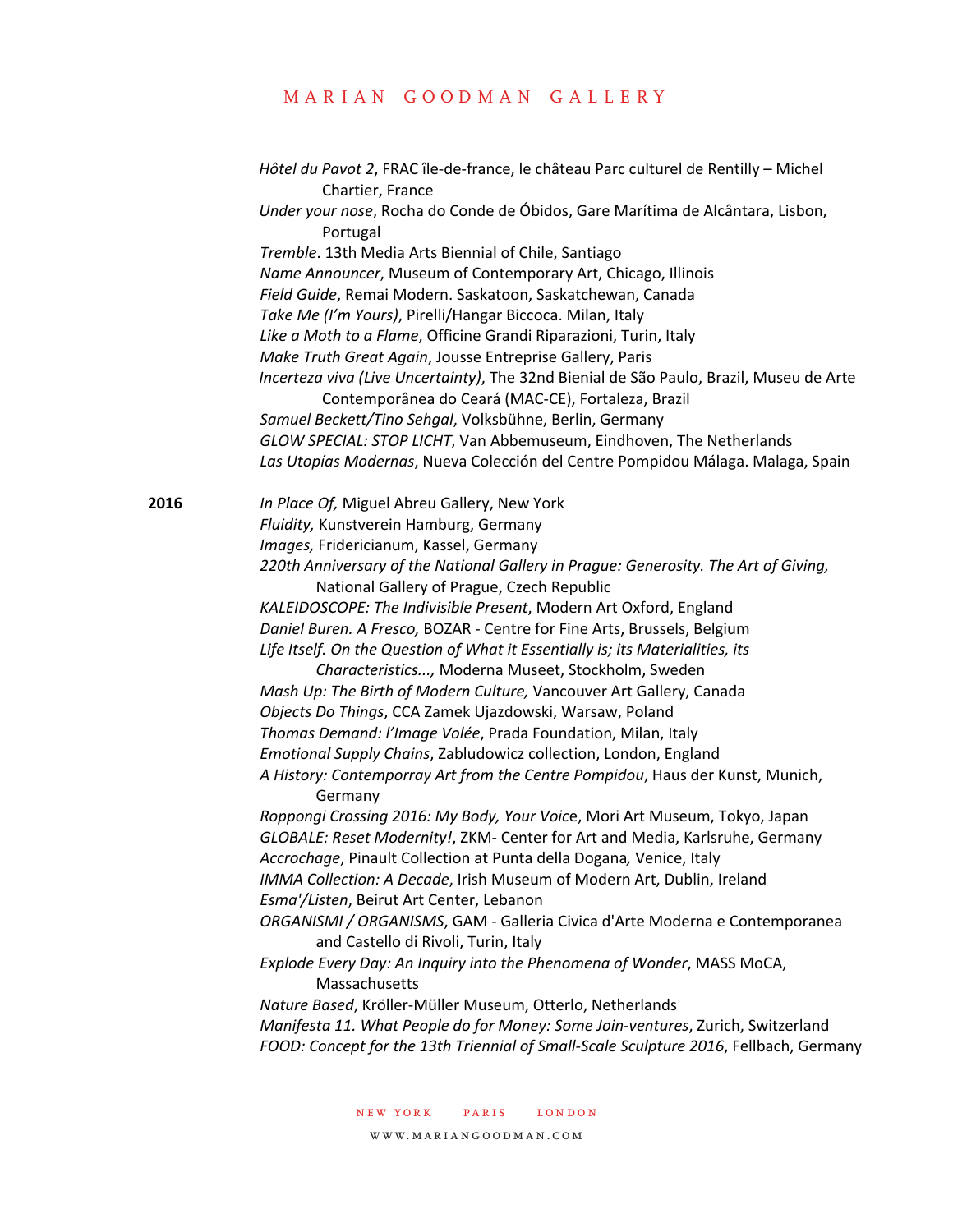|      | Hors-les-murs de la Fondation Louis Vuitton, Espace Louis Vuitton Tokyo Omotesando.<br>Embracing the Contemporary: The Keith L. and Katherine Sachs Collection, Philadelphia<br>Museum of Art, Pennsylvania |
|------|-------------------------------------------------------------------------------------------------------------------------------------------------------------------------------------------------------------|
|      | Pierre Huyghe: Human Mask, Israel Museum, Jerusalem, Israel                                                                                                                                                 |
|      | Convergence, Stonescape, Calistoga, California                                                                                                                                                              |
|      | The Universe and Art, Mori Art Museum, Tokyo, Japan                                                                                                                                                         |
|      | SeMA Biennale Mediacity Seoul 2016, South Korea                                                                                                                                                             |
|      | Incerteza viva (Live Uncertainty), The 32nd Bienial de São Paulo, Brazil                                                                                                                                    |
|      | Décor, Boghossian Foundation - Villa Empain, Brussels, Belgium                                                                                                                                              |
|      | DEVELOPMENT, Okayama Art Summit 2016, Japan                                                                                                                                                                 |
|      | Carte blanche to Tino Sehgal, Palais de Tokyo, Paris, France                                                                                                                                                |
|      | The World Preserves the Memory of All Past Traces, Centro de Arte Alcobendas,<br>Madrid, Spain                                                                                                              |
|      | Laboratoire Espace Cerveau - Station (1)0 / Vers un Monde Cosmomorphe, Institut d'Art<br>Contemporain - Villeurbanne/Rhône-Alpes, France                                                                    |
|      | Dreamlands: Immersive Cinema and Art, 1905-2016, Whitney Museum of American<br>Art, New York                                                                                                                |
|      | Illusion and Revelation, Bonnefantenmuseum, Maastricht, Netherlands                                                                                                                                         |
| 2015 | Berlinale Forum Expanded, Berlin Film Festival, Berlin                                                                                                                                                      |
|      | White Fire. The Kunstmuseum Basel Modern Collection, Museo Reina Sofia, Madrid,<br>Spain                                                                                                                    |
|      | Cli-fi Modernity, Hong-gah Museum, Taipei, Taiwan                                                                                                                                                           |
|      | Creating Realities - Begegnungen Zwischen Kunst Und Kino - Pinakothek der Moderne,<br>Munich, Germany                                                                                                       |
|      | Et In Libertalia Ego, La Maison Rouge, Paris, France                                                                                                                                                        |
|      | Digital Conditions, Kunstverein Hannover, Hannover, Germany                                                                                                                                                 |
|      | Fuego blanco - La colección moderna del Kunstmuseum Basel, Museo Nacional Centro<br>de Arte Reina Sofía, Madrid, Spain                                                                                      |
|      | Experiencia Infinita - MALBA Colección Costantini - Museo de Arte Latinoamericano de                                                                                                                        |
|      | Buenos Aires, Buenos Aires, Argentina                                                                                                                                                                       |
|      | Sound System Culture, Les Abattoirs, Toulouse, France                                                                                                                                                       |
|      | Andy Warhol sul comò - Museo d'Arte Contemporanea di Villa Croce, Genoa, Italy                                                                                                                              |
|      | Ape Culture, Haus der Kulturen der Welt, Berlin, Germany                                                                                                                                                    |
|      | FOMO, Organized by Sextant et Plus, Friche Belle de Mai, Marseille, France                                                                                                                                  |
|      | Entre la Idea y la Experiencia. Montañas con esquina rota Project, 12th Havana<br>Biennial, Havana, Cuba                                                                                                    |
|      | Open Source : Art at the Eclipse of Capitalism, Galerie Max Hetzler, Berlin                                                                                                                                 |
|      | Screen Play : Life in an Animated World, Albright Knox Art Gallery, Buffalo, New York                                                                                                                       |
|      | L'effet vertigo, L'Histoire mise au point. MAC/VAL, France                                                                                                                                                  |
|      | Saltwater: a Theory of Thought Forms, 14 <sup>th</sup> Istanbul Biennial, Istanbul, Turkey                                                                                                                  |
|      | The Heart is a Lonely Hunter, Yarat Contemporary Art Centre, Baku, Azerbajan Chalet,<br>Dallas, Texas                                                                                                       |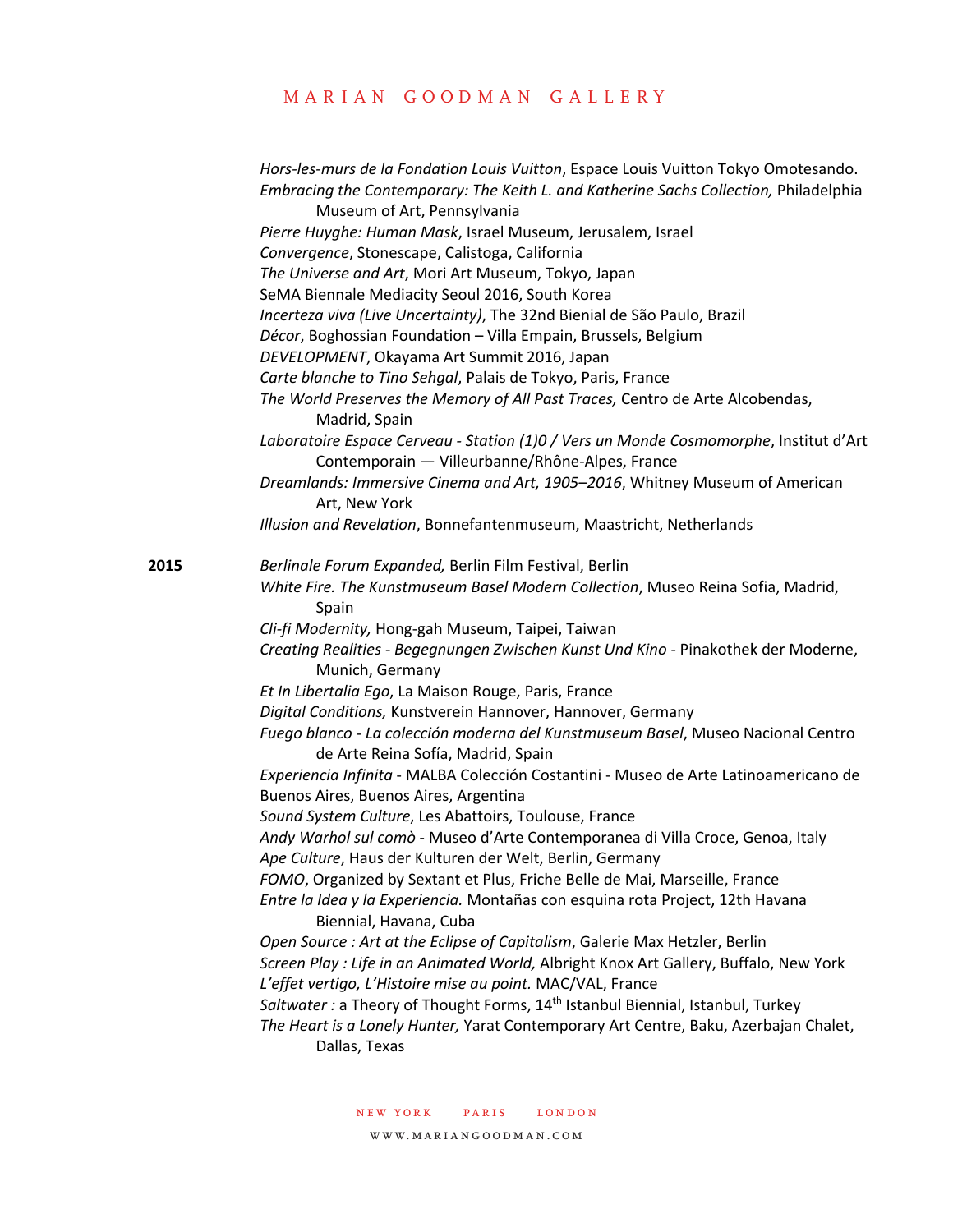|      | 1,000 Islands, Simon Lee Gallery, Hong Kong<br>Chalet Dallas, Nasher Sculpture Center, Dallas, Texas                                                                                                                                                                                                                                                                                                                                                                                                                                                                                                                                                                                                                                                                                                                                                                                                                                                                                                                                                                                                                                                                                                             |
|------|------------------------------------------------------------------------------------------------------------------------------------------------------------------------------------------------------------------------------------------------------------------------------------------------------------------------------------------------------------------------------------------------------------------------------------------------------------------------------------------------------------------------------------------------------------------------------------------------------------------------------------------------------------------------------------------------------------------------------------------------------------------------------------------------------------------------------------------------------------------------------------------------------------------------------------------------------------------------------------------------------------------------------------------------------------------------------------------------------------------------------------------------------------------------------------------------------------------|
| 2014 | The Crime Was Almost Perfect, Witte de With Center for Contemporary Art,<br>Rotterdam, Netherlands<br>(De-) Construction, Fiction & Reality, PinchukArtCentre, Kiev, Ukraine<br>The Host and the Cloud Screenings, Seminaire Annuel de L'Erg, BOZAR, Brussels<br>The Eye on Time: Works from Adrastus Collection, Museo de Arte de Sonora, Sonora,<br>Mexico<br>Will happiness find me? 10 Artists from the Ishikawa Collection, Okayama, Tokyo Opera<br>City Art Gallery, Tokyo, Japan<br>The Hidden Passengers, Apexart, New York<br>1984-1999. La Decennie, Centre Pompidou-Metz, Metz, France<br>Out of the Blue: A Sense of Public Mindedness, National Gallery of Kosovo, Pristina,<br>Kosovo<br>Reading Cinema, Finding Words: Art after Marcel Broodthaers, National Museum of<br>Modern Art, Tokyo, Japan<br>Really?, Arario Museum, Seoul, South Korea<br>Burning Down the House, The 10 <sup>th</sup> Gwangju Biennale, Korea<br>The Vincent Award 2014, Gemeentemuseum Den Haag, Den Haag, The Netherlands<br>Histoires sans sorcière, La Maison de La vache qui rit, Lons-le-Saunier, France<br>Gogolf, Les Ateliers de Rennes, Rennes, France<br>Cli-fi Modernity, Hong-gah Museum, Taipei, Taiwan |
| 2013 | The Puppet Show, Eastside projects, Birmingham, Grande Bretagne<br>MODERNITY? Perspectives from France and Turkey, Istanbul Museum of<br>Modern Art, Istanbul, Turquie<br>Cranford Collection. Out of the House, Fundacion Banco Santander, Madrid<br>Paint it black, FRAC - Ile-de-France Le Plateau, Paris, France<br>More Real? Art in the Age of Truthiness, Minneapolis Institute of Arts,<br>Minneapolis, Minnesota<br>EXPO 1: New York, MoMA P.S. 1, Long Island City, New York<br>The Black Moon, Palais de Tokyo, Paris, France<br>Auf Zeit - was hinter dem Putz strckt, Staatliche Kunsthalle Baden-Baden,<br>Baden-Baden, Germany<br>Le Pont, MAC Musées d'Art Contemporain Marseille, Marseille<br>Reading Cinema, Finding Words: Art after Marcel Broodthaers, National Museum of<br>Modern Art, Kyoto<br>Reflections from Damaged Life., An exhibition on psychedelia, Raven Row, London<br>The Eye on Time: Works from Adrastus Collection, Museo de Arte Carrillo Gil, Mexico<br>City, Mexico                                                                                                                                                                                                   |

**2012** Documenta 13, Kassel, Germany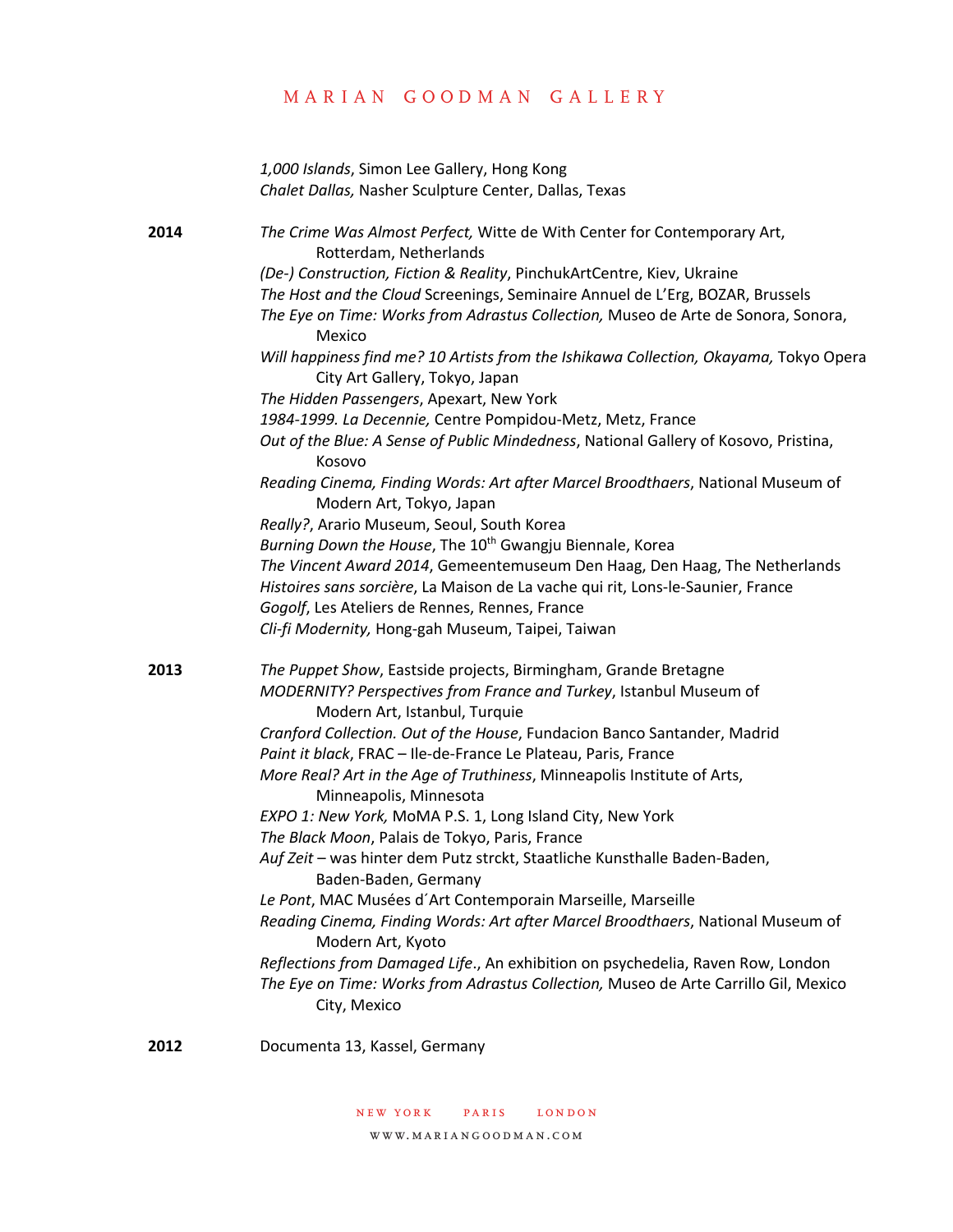|      | Alice in Wonderland, Museo de Arte Moderna e Contemporanea di Trento e Rovereto,<br>Italy; Kunsthalle Hamburg, Germany<br>The Residue of Memory, Aspen Art Museum, Aspen, CO<br>Zoo, Musee d'Art Contemporain de Montreal, Montreal, Canada<br>To the Moon via the Beach, Amphitheatre of Arles, Provence, France<br>More Real? Art in the Age of Truthiness, Site Santa Fe<br>Si j'avais un marteau, Musée des Beaux-Arts de Nantes, Nantes<br>Portrait/landscape: Genre Boundaries, Moscow museum of modern art,<br>Moscow<br>Sounds like Silence (Cage - 4'33" - Stille / 1912 - 1952 - 2012), Hartware<br>MedienKunstVerein, Dortmund |
|------|-------------------------------------------------------------------------------------------------------------------------------------------------------------------------------------------------------------------------------------------------------------------------------------------------------------------------------------------------------------------------------------------------------------------------------------------------------------------------------------------------------------------------------------------------------------------------------------------------------------------------------------------|
| 2011 | You Have Been There, Marian Goodman Gallery, New York; Galerie Marian<br>Goodman, Paris<br>UNESCO Mobile Museum, France, Africa                                                                                                                                                                                                                                                                                                                                                                                                                                                                                                           |
|      | Ad Lib, Gagosian Gallery, Los Angeles, California                                                                                                                                                                                                                                                                                                                                                                                                                                                                                                                                                                                         |
|      | Después del silencio, La Casa Encendida, Madrid, Spain                                                                                                                                                                                                                                                                                                                                                                                                                                                                                                                                                                                    |
|      | Once Upon a Time, Deutsche Guggenheim, Berlin, Germany                                                                                                                                                                                                                                                                                                                                                                                                                                                                                                                                                                                    |
|      | Frieze Projects, Frieze Art Fair, London, England                                                                                                                                                                                                                                                                                                                                                                                                                                                                                                                                                                                         |
|      | Dear Thin and Thick, ME Contemporary, Copenhagen, Denmark                                                                                                                                                                                                                                                                                                                                                                                                                                                                                                                                                                                 |
|      | Black Swan: The Exhibition, Regen Projects, Los Angeles, CA                                                                                                                                                                                                                                                                                                                                                                                                                                                                                                                                                                               |
|      | Frontiers of Architecture III-IV Living, The Good Life, Louisiana Museum<br>of Modern Art, Humlebaek, Denmark                                                                                                                                                                                                                                                                                                                                                                                                                                                                                                                             |
|      | The Last First Decade, Ellipse Foundation, Portugal                                                                                                                                                                                                                                                                                                                                                                                                                                                                                                                                                                                       |
|      | Staging the Archive, MACE - Museu de Arte Contemporanea de Elvas,<br>Portugal                                                                                                                                                                                                                                                                                                                                                                                                                                                                                                                                                             |
|      | BLOCKBUSTER: Cinema for Exhibitions, Museo de Arte Contemporaneo<br>de Monterrey, Mexico                                                                                                                                                                                                                                                                                                                                                                                                                                                                                                                                                  |
|      | Specters of the Nineties, Marres Centre for Contemporary Culture,<br>Maastricht                                                                                                                                                                                                                                                                                                                                                                                                                                                                                                                                                           |
| 2010 | Dreamlands, Centre Pompidou, Musée National d'Art Moderne, Paris, France                                                                                                                                                                                                                                                                                                                                                                                                                                                                                                                                                                  |
|      | Les Grands Ensembles, The Art Institute of Chicago, Gallery 186, Chicago,<br>Illinois                                                                                                                                                                                                                                                                                                                                                                                                                                                                                                                                                     |
|      | Caractères, FRAC - Poitou-Charentes, Angoulême, France                                                                                                                                                                                                                                                                                                                                                                                                                                                                                                                                                                                    |
|      | DOUBLE BIND / Arrêtez d'essayer de me comprendre!, Villa Arson, Nice,<br>France                                                                                                                                                                                                                                                                                                                                                                                                                                                                                                                                                           |
|      | Bild für Bild - Film und zeitgenössische Kunst, Museum Ostwall im<br>Dortmunder U, Dortmund                                                                                                                                                                                                                                                                                                                                                                                                                                                                                                                                               |
|      | Spatial City: An Architecture of Idealism, Museum of Contemporary Art<br>Detroit, Detroit, MI                                                                                                                                                                                                                                                                                                                                                                                                                                                                                                                                             |
|      | La Fuerza De La Palabra, Colección Musac, Abarrotera Mexicana,<br>Guadalajara                                                                                                                                                                                                                                                                                                                                                                                                                                                                                                                                                             |
|      |                                                                                                                                                                                                                                                                                                                                                                                                                                                                                                                                                                                                                                           |

new york paris london

www.mariangoodman.com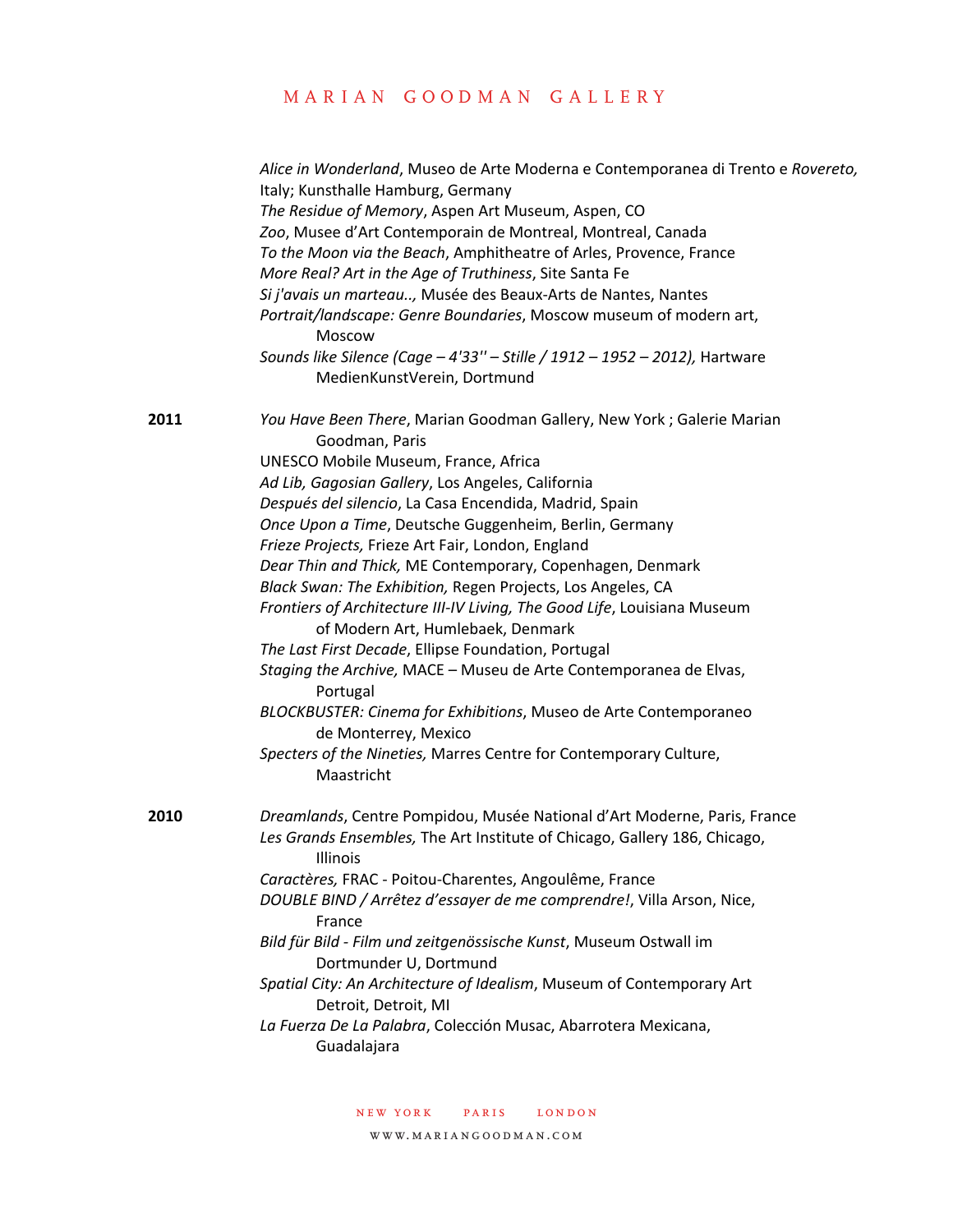|      | Yesterday Will Be Better - Mit der Erinnerung in die Zukunft, Aargauer<br>Kunsthaus, Aarau                                                          |
|------|-----------------------------------------------------------------------------------------------------------------------------------------------------|
|      | Event Horizon, Centre for Contemporary Photography, Melbourne, VIC                                                                                  |
| 2009 | The Puppet Show, Contemporary Arts Museum, Houston, Texas<br>The Frye Art Museum, Seattle, Washington                                               |
|      | Branded and on Display, Salt Lake Art Center, Salt Lake City, Utah                                                                                  |
|      | Un Certain Etat Du Monde (A Certain State of the World), Center for                                                                                 |
|      | Contemporary Culture, Moscow, Russia                                                                                                                |
|      | The Quick and the Dead, Walker Art Center, Minneapolis, Minnesota                                                                                   |
|      | Il Tempo del Postino, Theater Basel, Art 40 Basel, Basel, Switzerland                                                                               |
|      | As Long as it Lasts, Marian Goodman Gallery, New York                                                                                               |
|      | Louis Vuitton and Art, Hong Kong Museum of Art                                                                                                      |
| 2008 | The Puppet Show, ICA, University of Pennsylvania, Philadelphia; Santa                                                                               |
|      | Monica Museum of Art, Santa Monica, California; The Contemporary Museum,<br>Honolulu, Hawaii                                                        |
|      | Sydney Biennale: Revolutions: Forms that Turn, Sydney, Australia                                                                                    |
|      | The Cinema Effect: Illusion, Reality and the Moving Image, Part II:                                                                                 |
|      | Realisms, The Hirshhorn Museum and Sculpture Garden, Washington, DC                                                                                 |
|      | Der Große Wurf, Museum Haus Lange und Kaiser Wilhelm Museum,                                                                                        |
|      | Krefeld, Germany                                                                                                                                    |
|      | Peripheral Look and Collective Body, Museion Museum of Modern and                                                                                   |
|      | Contemporary Art, Bolzano, Italy                                                                                                                    |
|      | Machines and Souls, Digital Art, Museo Nacional Centro de la Reina Sofia, Madrid,<br>Spain                                                          |
|      | Traces of the Spiritual, Haus der Kunst, Munich, Germany                                                                                            |
|      | Art Focus 5, International Biennial of Contemporary Art, Jerusalem,<br>Israel                                                                       |
|      | theanyspacewhatever, Solomon R. Guggenheim Museum, New York, New York<br>La vidéo, un art, une histoire 1965-2007, Musée Fabre, Montpellier, France |
|      | Remake, Institute of Modern Art, Brisbane, Australia                                                                                                |
|      | Latitudes 48°34'52, Longitude 7°45'33, une cartographie illustrée de la didactique                                                                  |
|      | visuelle, La Chaufferie, Galerie de l'École supérieure des arts décoratifs de                                                                       |
|      | Strasbourg, Strasbourg, France                                                                                                                      |
|      | The Sublime is Now, Galleria Civica di Modena, Modena, Italy                                                                                        |
| 2007 | Silence, Gigantic ArtSpace, Tribeca, New York, New York                                                                                             |
|      | In Cima Alle Stelle, Fort de Bard, Italy                                                                                                            |
|      | Airs de Paris, Centre Pompidou, Paris, France                                                                                                       |
|      | 52nd International Art Exhibition of La Biennale di Venezia, Venice, Italy                                                                          |
|      | Equal, That is, to the Real Itself, Marian Goodman Gallery, New York, New<br>York                                                                   |
|      |                                                                                                                                                     |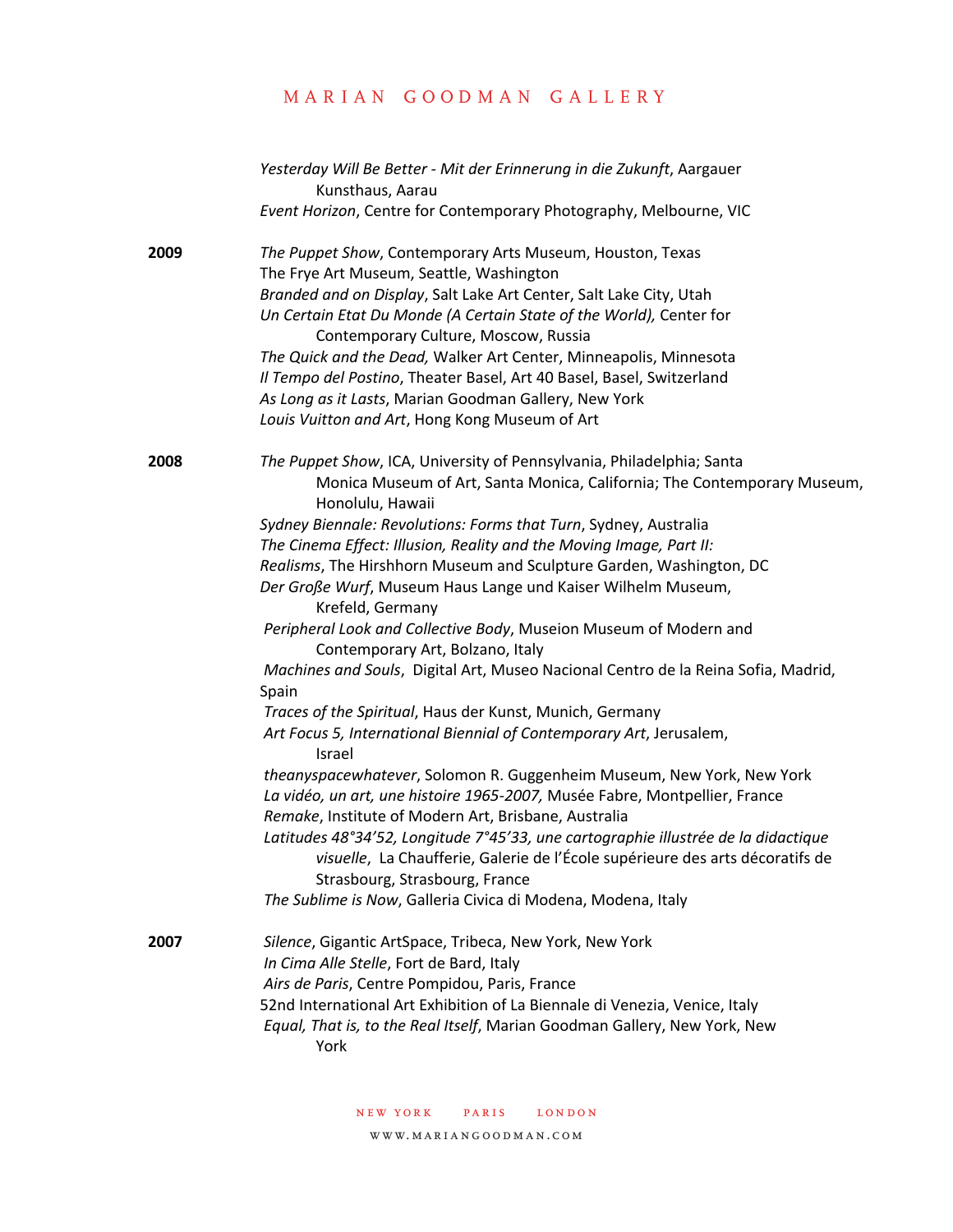|      | History Will Repeat Itself, Hartware MedienKunstverein (Phoenix Halle<br>Dortmund, Germany); KW Institute for Contemporary Art, Berlin, Germany<br>Nébuleuses, Lieu d'Images et d'Art, LIA, Grenoble, France |
|------|--------------------------------------------------------------------------------------------------------------------------------------------------------------------------------------------------------------|
|      | La Tentation de l'Espace, Espace Louis Vuitton, Paris, France                                                                                                                                                |
|      | AnnLee, Musée-Château, Annecy, France                                                                                                                                                                        |
|      | From the Earth to the Moon: Metaphors for Travel, Castello di Rivoli                                                                                                                                         |
|      | Museo d'Arte Contemporanea, Rivoli-Torino, Italy                                                                                                                                                             |
|      | Vertigo, Museo d'Arte Moderna, Bologna, Italy                                                                                                                                                                |
|      | Il Tempo del Postino Group Show, Co-Curated by Hans Ulrich Obrist and<br>Philippe Parreno, Manchester International Festival, Opera House<br>Manchester, England                                             |
|      | Untouchable, The Transparency Ideal, Patio Herreriano Museo de Arte                                                                                                                                          |
|      | Contemporaneo Espanol, Valladolid, Spain                                                                                                                                                                     |
|      | Doppelgänger: The Double of Reality, MARCO, Museo de Arte                                                                                                                                                    |
|      | Contemporánea de Vigo, Spain                                                                                                                                                                                 |
|      | From 60 to 7, Henie Onstad Art Centre, Oslo, Norway                                                                                                                                                          |
| 2006 | The Projection Project, Muhka, Antwerp, Belgium                                                                                                                                                              |
|      | Whitney Biennial 2006: Day for Night, Whitney Museum of American<br>Art, New York, New York                                                                                                                  |
|      | Do the Right Bling, SM's, Hertogenbosch, The Netherlands                                                                                                                                                     |
|      | Youth of Today, Schirn Kunsthalle, Frankfurt, Germany                                                                                                                                                        |
|      | Ecstasy: In and About Altered States, MOCA, Los Angeles, California                                                                                                                                          |
| 2005 | Experiencing Duration, Biennale de Lyon 2005, Lyon, France                                                                                                                                                   |
|      | Utopia Station, Porto Alegre, Brazil                                                                                                                                                                         |
|      | Voyage dans les Alpes, Website Magasin, Centre National d'Art<br>Contemporain, Grenoble, France                                                                                                              |
|      | De l'architecture, Galerie Marian Goodman, Paris, France                                                                                                                                                     |
| 2004 | Faces in the Crowd, Whitechapel Art Gallery, London, England; Castello<br>di Rivoli, Museo d'art Contemporanea, Rivoli Turin, Italy                                                                          |
|      | D'un pas  L'autre, Jinan (Province du Shandong), China                                                                                                                                                       |
|      | Sons et Lumières, Centre Georges Pompidou, Paris, France                                                                                                                                                     |
|      | The Gwangju Biennale 2004: A Grain of Dust, A Drop of Water,<br>Gwangju, China                                                                                                                               |
|      | Phonorama, ZKM, Karlsruhe, Germany                                                                                                                                                                           |
|      | Utopia Station, Haus der Kunst, Münich, Germany                                                                                                                                                              |
|      | Art Experience, International Workshops in Contemporary Visuals Arts<br>& Music, Domus Academy, Venice, Italy                                                                                                |
|      | AE C (Expat-art Centre), Musée d'art Contemporain, Lyon, France                                                                                                                                              |
|      | It Happened Tomorrow, Biennale de Lyon, Lyon, France                                                                                                                                                         |
|      | Image Stream, Wexner Center for the Arts, Columbus, Ohio                                                                                                                                                     |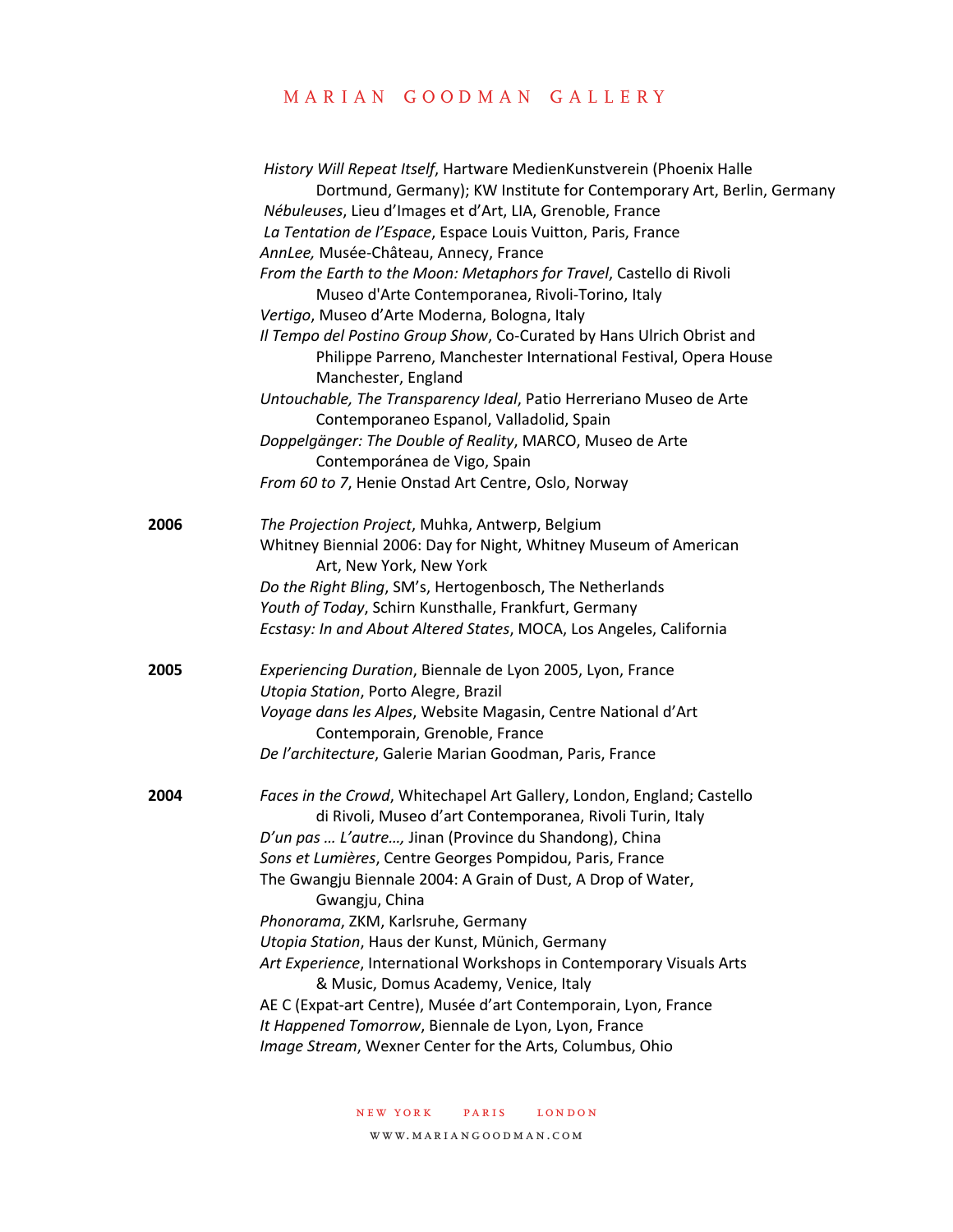|      | Fast Forward: Media Art from the Goetz Collection, ZKM Center for Art<br>and Media, Karlsruhe, Germany<br>Video, NRW Forum Kultur und Wirtschaft, Düsseldorf, Germany<br>Point of View: A Contemporary Anthology of the Moving Image, New<br>Museum of Contemporary Art, New York, New York<br>Reflecting the Mirror, Marian Goodman Gallery, New York, New York                                                                                                                                                                                                                                                                                                                                                             |
|------|------------------------------------------------------------------------------------------------------------------------------------------------------------------------------------------------------------------------------------------------------------------------------------------------------------------------------------------------------------------------------------------------------------------------------------------------------------------------------------------------------------------------------------------------------------------------------------------------------------------------------------------------------------------------------------------------------------------------------|
| 2003 | Biennale de Lyon, Lyon, France<br>Moving Pictures, Guggenheim Museum, Bilbao, Spain<br>Reprocessing Information, San Francisco Museum of Modern Art, San<br>Francisco, California<br>Utopia Station, Biennale di Venezia, Venice, Italy<br>25 <sup>th</sup> International Biennial of Graphic Arts, International Centre of<br>Graphic Arts, Ljubljana, Slovakia<br>Lisboa Photo 2003, Lisbon, Portugal<br>Passages Féminins et Grondements du Monde, Institut Franco-Japonais,<br>Tokyo, Japan<br>Sodium Dreams, Center for Curatorial Studies Museum, Bard College,<br>Annandale-on-Hudson, New York<br>Over WIJ/About WE, Van Abbemuseum, Eindhoven, The Netherlands<br>Argos Festival, Brussels, Belgium                 |
| 2002 | Documenta 11, Kassel, Germany<br>Shoot the Singer, Music on Video, Institute of Contemporary Art,<br>University of Pennsylvania, Philadelphia<br>Moving Pictures, Solomon R. Guggenheim Museum, New York, New York<br>Exchange & Transform, Kunstverein, Münich, Germany<br>French Collection, MAMCO, Geneva, Switzerland<br>Sans Commune Mesure, Musée d'art Moderne, Lille Métropole,<br>Villeneuve d'Ascq, France<br>No Ghost just a Shell, Kunsthalle, Zürich, Switzerland; Institute of Visual<br>Culture, University of Cambridge, Cambridge, England; Miami Basel, Miami,<br>Florida; SF MoMA, San Fransisco, California; Van Abbemuseum, Eindhoven, The<br>Netherlands<br>Loud and clear, Baltic, Newcastle, England |
| 2001 | Conversation, the Van Abbe Museum, at Academy of Fine Arts, Athens,<br>Greece<br>Presentness is Grace, Arnolfini, Bristol, England<br>In Many Ways the Exhibition Already Happened, ICA, London,<br>England (with Philippe Parreno, M/M, François Roche)<br>The Gift: Generous Offerings, Palazzo delle Papesse, Sienna, Italy<br>Forms Follow Fiction, Castello di Rivoli, Turin, Itlay                                                                                                                                                                                                                                                                                                                                     |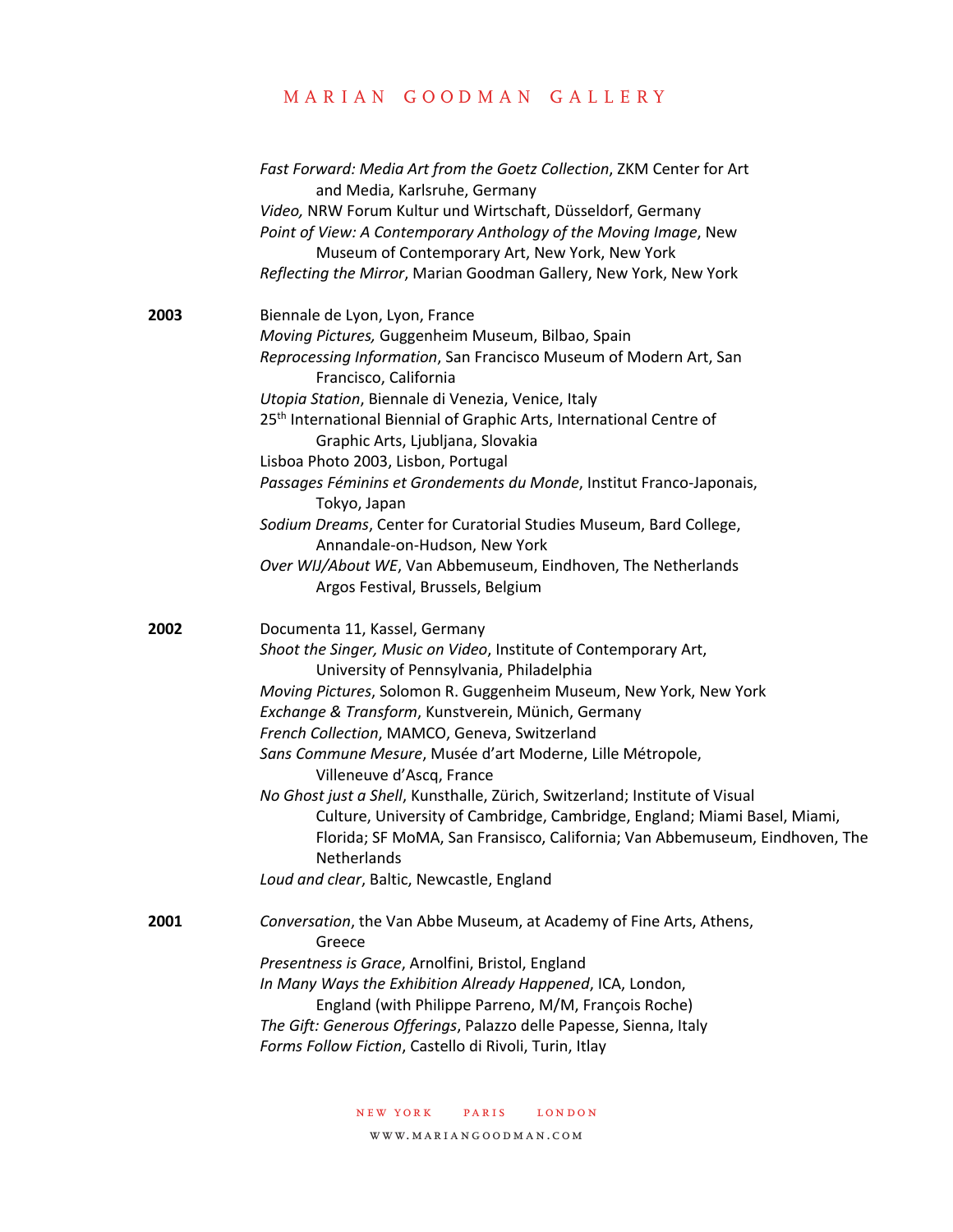|      | Animations, P.S.1, Long Island City, New York<br>Arrêt sur Image, Kunstwerke, Berlin, Germany<br>International Istanbul Bienniale<br>Yokohama 2001: International Triennial of Contemporary Art,<br>Yokohama, Japan<br>Ikon Gallery, Birmingham, England<br>Dévoler, Institut d'art contemporain, Villeurbanne, France<br>Double Life, Generali Foundation, Vienna, Austria<br>Vivement 2002!, MAMCO, Geneva, Switzerland<br>Exploding Cinema Cinéma Without Walls, Museum Boijmans Van                                                                                                                                                                                                                                                                                                                                                                                                                                                                                                                                                                                                                                                                                              |
|------|--------------------------------------------------------------------------------------------------------------------------------------------------------------------------------------------------------------------------------------------------------------------------------------------------------------------------------------------------------------------------------------------------------------------------------------------------------------------------------------------------------------------------------------------------------------------------------------------------------------------------------------------------------------------------------------------------------------------------------------------------------------------------------------------------------------------------------------------------------------------------------------------------------------------------------------------------------------------------------------------------------------------------------------------------------------------------------------------------------------------------------------------------------------------------------------|
| 2000 | Beuningen, Rotterdam, The Netherlands<br>San Francisco Art Institute, San Francisco, California (with Philippe<br>Parreno)<br>Vicinato 2, Galerie Neugerriemschneider, Berlin, Germany<br>Voilà, ARC Musée d'art Moderne de la Ville de Paris, Paris, France<br>Let's Entertain, Walker Art Center, Minneapolis, Minnesota; Centre<br>Pompidou, Musée National d'Art Moderne, Paris, France; Kunstmuseum,                                                                                                                                                                                                                                                                                                                                                                                                                                                                                                                                                                                                                                                                                                                                                                            |
|      | Wolfsburg, Germany<br>Le Jeu des 7 Familles, MAMCO, Geneva, Switzerland<br>As It Is, Ikon Gallery, Birmingham, England<br>Dial 33 then 1, Kiasma, Museum of Contemporary Art, Helsinki, Finland<br>Waitting M Jell by, Konstgard, Halmstad, Sweden                                                                                                                                                                                                                                                                                                                                                                                                                                                                                                                                                                                                                                                                                                                                                                                                                                                                                                                                   |
| 1999 | Carnegie International, The Carnegie Museum of Art, Pittsburgh,<br>Pennsylvania<br>Close Ups, Contemporary Art Center, Copenhagen, Denmark<br>Moving Images, Galerie für Zeitgenössische Kunst, Leipzig, Germany<br>Hitchcock: Art, Cinema and Suspense, Museum of Modern Art Oxford,<br>Oxford, England; Museum of Contemporary Art, Sydney,<br>Australia; Art Gallery of Hamilton, Hamilton, Ontario; Kunsthallen Brandts<br>Klaedefabrik, Odense, Denmark; Tokyo Opera City Art Gallery, Tokyo, Japan;<br>Hiroshima City Museum of Contemorary Art, Hiroshima, Japan; Centre Cultural<br>de la Fundacio La Caixa, Barcelona, Spain; Provinciaal Centrum - voor<br>Beeldende Kunsten - Begijnhof, Hasselt, The Netherlands.<br>Soggettività e Narrazione, Castello di Rivoli, Turin, Italy<br>D'apertutto, 48th Biennale di Venezia, Venice, Italy<br>Remakes, Le Parvis/Centre d'art contemporain, Tarbes, France<br>So Far Away, So Close, Encore Bruxelles, Brussels, Belgium<br>Liverpool Billboard Project, Liverpool Biennial, Liverpool, England<br>Cinéma, Cinéma, Contemporary Art and the Cinematic Experience,<br>Stedelijk Van Abbe Museum, Eindhoven, The Netherlands |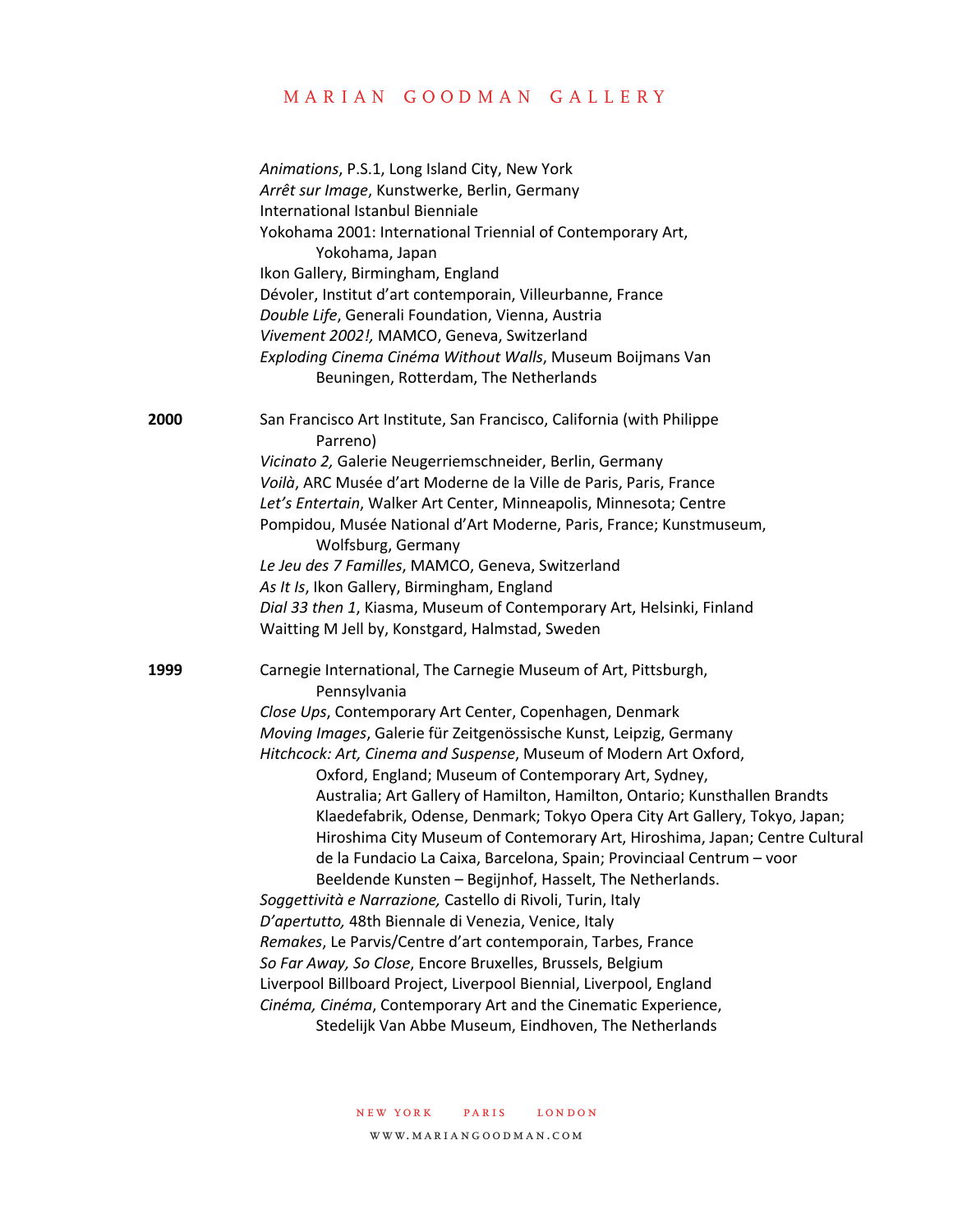| 1998 | Premises, Guggenheim Museum Soho, New York, New York<br>Trades Routes, 11th Biennial of Sydney, Sydney, Australia<br>Côté Sud Entschuldigung, Le Nouveau Musée/Institut d'Art<br>Contemporain, Villeurbanne, France; La Ferme du Buisson, Noisiel, France<br>Breaking Ground, Marian Goodman Gallery, New York, New York<br>Wrapped, Vestsjaellands Kunstmuseum, Soro, Denmark<br>Le Donné, le Fictif, Centre National de la Photographie, Paris, France<br>Manifesta 2, European Biennial of Contemporary Art, Luxembourg<br>La Terre est Ronde, Nouvelle Narration, Musée de Rochechouart<br>Voices, Witte de With, Center for Contemporary Art, Rotterdam, The<br>Netherlands; Fondation Miro, Barcelona, Spain; Le Fresnoy/Studio National des<br>Arts Contemporains, Tourcoing, France.<br>When World Collide, Center of Contemporary Art, Glasgow, Scotland<br>Narrative Urge, Kunstmuseum, Uppsalla, Sweden                                                                                                                                                                                                                                             |
|------|----------------------------------------------------------------------------------------------------------------------------------------------------------------------------------------------------------------------------------------------------------------------------------------------------------------------------------------------------------------------------------------------------------------------------------------------------------------------------------------------------------------------------------------------------------------------------------------------------------------------------------------------------------------------------------------------------------------------------------------------------------------------------------------------------------------------------------------------------------------------------------------------------------------------------------------------------------------------------------------------------------------------------------------------------------------------------------------------------------------------------------------------------------------|
|      | Musiques en Scène, Musée d'art Contemporain, Lyon, France<br>Fast Forward, Kunstverein, Hamburg, Germany                                                                                                                                                                                                                                                                                                                                                                                                                                                                                                                                                                                                                                                                                                                                                                                                                                                                                                                                                                                                                                                       |
| 1997 | Zonen der Ver-Störung-Zones of Disturbance, Steirischerherbst'97,<br>Marienninstitut, Graz, Austria<br>At One Remove, The Henri Moore Institute, Leeds, England<br>Africus, 2nd Johannesburg Biennial, Johannesburg, South Africa<br>MUUTen, Museum of Photography, Helsinki, Sweden<br>The Sound of Art, Sound Gallery, Copenhagen, Denmark<br>X-Squared, Wiener Secession, Vienna, Austria<br>Identités, Le Nouveau Musée/Institut d'Art Contemporain, Villeurbanne,<br>France<br>Europarte, Fondazione Bevilacqua la Masa, 47. Biennale di Venezia,<br>Venice, Italy<br>Moment Ginza, Le Magasin/Centre National d'Art Contemporain,<br>Grenoble, France; Färgfabriken, Stockholm, Sweden<br>One Minute Scenario, Printemps de Cahors, Saint-Cloud, France<br>Coïncidences, Fondation Cartier pour l'art contemporain, Paris, France<br>Court Circuit, Le Nouveau Musée/Institut d'Art Contemporain,<br>Villeurbanne, France<br>Images, Objets, Scènes, Le Magasin, Centre National d'Art<br>Contemporain, Grenoble, France: Contemporary Art Center of<br>Vilnius, Lithuania; Estonian Museum of Art - Soolaladu & Tallina Kunstihoone,<br>Tallin, Estonia |
| 1996 | 10 Années d'Activités, Galerie Roger Pailhas, Marseille, France<br>Evening, Stichting De Appel, Amsterdam, The Netherlands<br>Joint Ventures, Stephano Basilico Fine Arts, New York, New York<br>L'effet Cinéma, Musée du Luxembourg, Paris, France                                                                                                                                                                                                                                                                                                                                                                                                                                                                                                                                                                                                                                                                                                                                                                                                                                                                                                            |